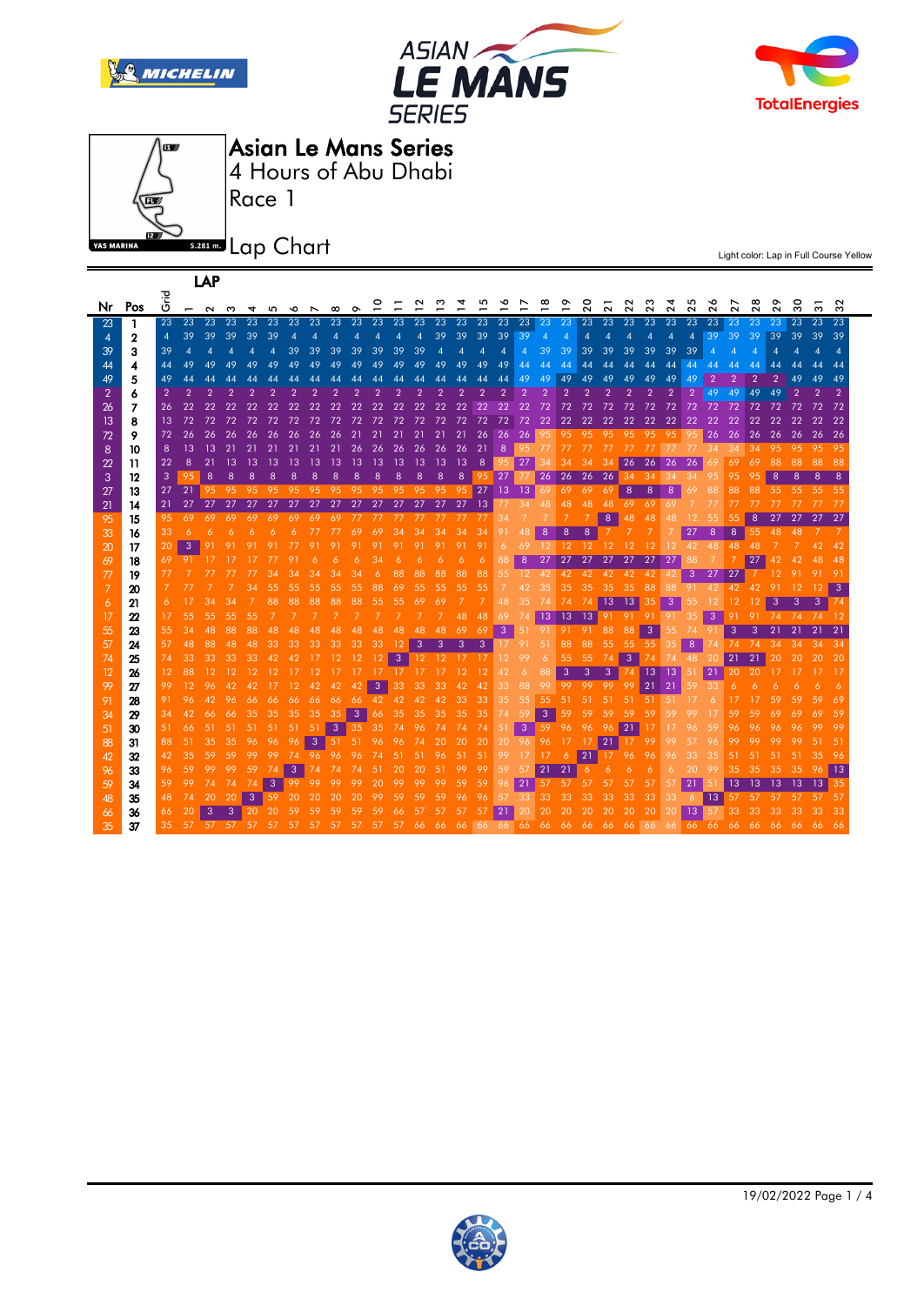







LAP

Asian Le Mans Series

Race 1 4 Hours of Abu Dhabi

**5.281 m.** Lap Chart

| Nr             | Pos                       | ౢ              | ო              | m<br>ო          | ∾<br>ო                 | ო              | ო                        | ო              | 4                                             | 4                        | $\ddot{ }$     |                |                | 4                   | ∾<br>4             | 4              | $\frac{8}{4}$     | $\frac{6}{4}$   | 50              | 5               | in.                                       | ო<br>5          | ۱Ó,              | 5<br>5                | ∾<br>5         | 5                       | 5                        | 5  | °  | 2              | $\frac{2}{3}$  | ∘             | ۰ó            | 5<br>ç |
|----------------|---------------------------|----------------|----------------|-----------------|------------------------|----------------|--------------------------|----------------|-----------------------------------------------|--------------------------|----------------|----------------|----------------|---------------------|--------------------|----------------|-------------------|-----------------|-----------------|-----------------|-------------------------------------------|-----------------|------------------|-----------------------|----------------|-------------------------|--------------------------|----|----|----------------|----------------|---------------|---------------|--------|
| 23             | 1                         | 23             | 23             | 23              | 23                     | 23             | 23                       | 23             | 23                                            | 23                       | 23             | 23             | 23             | 23                  | 23                 | 23             | 23                | 23              | 23              | 23              | 23                                        | 23              | 23               | 23                    | 23             | 23                      | 23                       | 23 | 23 | 23             | 23             | 23            | 23            | 23     |
| $\overline{4}$ | $\mathbf{2}$              | 39             | 39             | 39              | 39                     |                |                          |                |                                               | $\boldsymbol{\varDelta}$ | $\overline{4}$ | $\overline{4}$ | 4              | $\overline{4}$      | $\overline{4}$     | $\overline{4}$ | $\overline{4}$    | $\overline{4}$  | $\overline{4}$  | $\overline{4}$  | $\overline{4}$                            | 4               | $\overline{4}$   | $\overline{A}$        | $\overline{4}$ | $\overline{4}$          | $\boldsymbol{\varDelta}$ |    |    |                |                |               |               |        |
| 39             | 3                         | $\overline{4}$ | $\overline{4}$ |                 |                        | 39             | 39                       | 39             | 39                                            | 39                       | 39             | 39             | 39             | 39                  | 39                 | 39             | 39                | 49              | 49              | 49              | 49                                        | 49              | 49               | 49                    | 49             | 49                      | 49                       | 49 | 49 | 49             | 49             | 49            | 49            | 49     |
| 44             | 4                         | 44             | 44             | 44              | 44                     | 44             | 44                       | 44             | 44                                            | 44                       | 44             | 44             | 44             | 44                  | 44                 | 44             | 49                | $\overline{2}$  | 39              | 39              | 39                                        | 39              | 39               | 39                    | 39             | 39                      | 39                       | 39 | 39 | 39             | 39             | 39            | 39            | 39     |
| 49             | 5                         | 49             | 49             | 49              | 49                     | 49             | 49                       | 49             | 49                                            | 49                       | 49             | 49             | 49             | 49                  | 49                 | 49             | 44                | 39              | 22              | 44              | 44                                        | 44              | 44               | 44                    | 44             | 44                      | 44                       | 44 |    |                | 44             |               |               |        |
| $\overline{2}$ | 6                         | $\overline{2}$ | $\overline{2}$ | $\overline{2}$  | $\overline{2}$         | $\overline{2}$ | $\overline{2}$           | $\overline{2}$ | $\overline{2}$                                | $\overline{2}$           | $\overline{2}$ | $\overline{2}$ | $\overline{2}$ | $\overline{2}$      | $\overline{2}$     | $\overline{2}$ | $\overline{2}$    | 22              | 44              | 22              | 22                                        | 27              | 27               | 27                    | 27             | 27                      | 27                       | 27 | 27 | $\overline{2}$ | $\overline{2}$ | $\mathcal{P}$ | $\mathcal{P}$ |        |
| 26             | $\overline{7}$            | 72             | 72             | 72              | 72                     | 22             | 22                       | 22             | 22                                            | 22                       | 22             | 22             | 22             | 22                  | 22                 | 22             | 22                | 44 27           |                 | -27             | 27                                        | $\overline{2}$  | $\overline{2}$   | $\overline{2}$        | $\overline{2}$ | 2                       | 2                        |    |    | 27             | 22             | 22            | 22            | 22     |
| 13             | 8                         | 22             | 22             | 22              | 22                     | 8              | 8                        | 8              | 8                                             | 8                        | 8              | 8              | 8              | 8                   | 27                 | 27             | 27                | 27              | $\overline{2}$  | $\overline{2}$  | $\overline{2}$                            | -7              | $22 -$           | 22                    | 22             | 22                      | 22                       | 22 | 22 | 22             | 27             | 27            | 27            | 27     |
| 72             | 9                         | 26             | 26             | 26              | -8                     | 88             |                          |                |                                               |                          |                |                |                |                     |                    |                |                   |                 |                 |                 | -7                                        | 22              |                  |                       | 91             | 21                      | 21                       | 21 | 21 | 8              | 8              | 8             | 8             | 8      |
| 8              | 10                        | 95             | 8              | 8               | 88                     | 27             |                          |                | 88 88 88 88 88 88 88                          |                          |                |                |                | 88                  | 8                  | 7              | -7 -              | -7 -            | -7.             |                 | $7$ 72                                    | 42              | 42               | 42                    | 21             | 69                      | 69                       | 69 | 8  | 21             | 21             | 21            | 21            | 3      |
| 22             | 11                        | 88             | -88            | -88             | 27                     |                | 55 55                    |                | 72 72 72 72 72 72 72 788 42 42 42 42 42 42 91 |                          |                |                |                |                     |                    |                |                   |                 |                 |                 |                                           |                 | 91               | 91.                   | 99             | 99                      | 8                        | 8  | 3  | 3              | 3              | 3             |               | -21    |
| 3              | 12                        | 8              |                | 27              | 55                     | 72             | 72                       | 55             |                                               |                          |                |                |                | 55 55 55 55 55 55 7 |                    | 91             | 91                | 91              | -91             | 91              | -91                                       | 21              | 21               | 21                    |                | 8                       | 3                        | 3  |    |                |                |               |               | -6     |
| 27             | 13                        | 55             | 55             | 55              | 95                     | 95             | 95                       | 95             |                                               |                          |                |                |                |                     |                    |                | 95 74 74 74 74 21 |                 |                 |                 | $-21$                                     | 74              | 74               | 74                    | 69             | -3                      | 6                        | 6  |    |                |                |               |               |        |
| 21             | 14                        | 27             | 27             | 95              |                        |                |                          |                | 95                                            | 95                       | 95             | 95             | 95             | 95                  | $42 \overline{21}$ |                | $-21$             | $-21$           | $-21$           | 74              | 74                                        | 17              | 17               | 17                    | -17            | -6                      | 55                       |    | 55 |                |                |               |               |        |
| 95             | 15                        | 77.            | -77            | 77              |                        |                |                          | 42             | 42                                            | 42                       | 42             | 42             | 42             |                     |                    | 42 91 95 17    |                   | -17             | 17 <sub>1</sub> | 17              | 17                                        | 99              | 99               | 99                    | 8              | 55                      |                          | 55 |    |                |                |               |               |        |
| 33             | 16                        | 7 <sup>2</sup> |                |                 | 42                     | 42             |                          |                | 91                                            | -91                      | -91            | 91             | 91             | 91                  |                    | 55 77          | 99                | 99              | 99              | 99              | 99                                        | 69              | 69               | 69                    | -6-            | $7\overline{ }$         | 42                       |    | 91 |                |                |               |               |        |
| 20             | 17                        | 42             | 42             | 42              | 91                     | 91             | 91                       | 91             | 77                                            | 77                       | 77             | 77             | 77             | 77                  | 77                 | 17.            | 69                | 69              | 69              | 69              | 69                                        | 59              | 59               | 59                    | 3              | 42                      | 91                       |    |    |                |                |               |               |        |
| 69             | 18                        | 48             | 91             | 91              | 48                     | 48             | 74                       | 74             | 74                                            | 74                       | 74             | 74             | 74             | 74                  | 74                 | 99             | 59                | 59              | 59              | 59              | 59                                        | 34              | 34               | 34                    | -55            | 91                      | 77                       |    | 95 | 95             |                |               |               |        |
| 77             | 19                        | 91             | 48             | 48              | 74                     | 74             | 3                        | 3              | $\bullet$ <sub>3</sub>                        | 3                        | 3              | 3              | 3              |                     |                    |                | $3$ 21 69 34      |                 | 34 34           | 34 34           |                                           | 8               | 8                | 8                     |                | 77                      | 95                       | 95 |    | 12             |                |               |               |        |
| $\overline{7}$ | 20                        | 74             | 74             | 74              | 3                      | 3              |                          |                | 48 48 48 48 48 48 48 48 12 12                 |                          |                |                |                |                     |                    |                | 6                 | 6               | 8               | 8               | $^{\circ}$ 8                              | -6              | 6                | 6                     | 42             | 95                      | -12                      | 12 | 99 | 99             | 74             |               |               | 69     |
| 6              | 21                        |                | -3             | 3               | 26 26                  |                | 26 21                    |                | 21 21 21 21 21 21                             |                          |                |                |                |                     | -3                 | 59             | 8                 | $^{\circ}$ 8    | 6               | 6               |                                           | 6 <sub>55</sub> | 3                | 3                     | 77             | 12                      | 99                       | 99 |    | 74             | 99             |               |               |        |
| 17             | $\boldsymbol{\mathsf{z}}$ | $12-12$        |                | $\overline{12}$ | $\overline{12}$        | 12             | 21                       |                | 12 12 12 12 12 12 12 48 34 88 55 55 55        |                          |                |                |                |                     |                    |                |                   |                 |                 |                 | 55                                        | -3              |                  | 55 55                 | 95             | 88                      | 74                       | 74 | 69 | 69             | 69             |               |               |        |
| 55             | 23                        | 21             | 21             | 21              | 21                     | 21             | 12                       | 26             | 26                                            | 26                       | 26             | 17             | 17             | 17                  | 17<br>99           | 6<br>8         | 55<br>51          | 88<br>51        | 88              | 88              | $\overline{3}$                            | 88              | 88               | 77                    | 12             | 74                      | 88                       | 88 | 88 | 88             |                |               |               |        |
| 57<br>74       | 24                        | 34<br>17       | 34<br>17       | 34<br>17        | -34<br>17 <sup>°</sup> | 17             | 34 34<br>17 <sup>°</sup> | - 17           | 34 34 34 34                                   |                          | 17 17 17 34    |                | 34             | 34<br>6             | 69                 |                | $96 \quad 3$      |                 | 3<br>77         | -3              | 88<br>77                                  | 77<br>95        | 77<br>95         | 95<br>12 <sup>°</sup> | 88<br>48       | 48<br>-17               | 48                       | 48 | 48 |                | 48             |               | 59 59         |        |
| 12             | 25<br>26                  | 20             | 20             | 20              | -20                    | -20            | <b>20</b>                | -20            |                                               |                          | 20 20 20 99    | 6              | 6<br>99        | 99                  | 6                  | 88<br>55       | 3 <sup>2</sup>    | 77              | $-51$           | -77<br>95       | 95                                        | 12 <sub>2</sub> | 12 <sub>12</sub> |                       | 88 59          | 59                      | 59                       | 59 | 59 | 59             | 59             | 88            |               | 13 13  |
| 99             | 27                        | 6              |                | 6               |                        | 6              | 69                       | 69             | 69                                            | 69                       | -69            | -69            | 69             | 69                  |                    |                | 59 51 95 96       |                 | 95              | 12 <sub>2</sub> | 12 <sup>2</sup>                           |                 | 48 48 48 72      |                       |                | 34 <sup>2</sup>         | 34                       | 34 | 34 | 34             | 13             | -13           | 88 88         |        |
| 91             | 28                        | 69             | 69             | 69              | 69                     | 69             | 6                        | 6              | 6                                             | 6                        | 6              | 59             | 59             | 59                  | 34                 | 96             | -77               | 95              | 12              | 51              | 51                                        |                 | 51 72 72         |                       | -34            | 72 72                   |                          | 13 | 13 | 13             | 34             | -34           | 34 34         |        |
| 34             | 29                        | 59             | 59             | 59              | 59                     | 59             | 59                       | 99             |                                               | 99 99                    | 99             | <b>20</b>      |                | 20 51 51 48 48      |                    |                |                   | 12 <sup>7</sup> | 96              | 96              | 96                                        |                 |                  |                       |                | 96 13 13 13 13 13 72 72 |                          |    |    | 72             | 72             | -72           | 72 72         |        |
| 51             | 30                        | 99             | 99             | 99              | -99                    | -99            | 99                       | 59             | .59                                           |                          |                |                |                | 59 59 51 51 96 96 3 |                    |                |                   |                 |                 |                 | 12 48 33 33 33 33 35                      |                 |                  | 35 <sub>1</sub>       | 51             | 51                      | 51                       | 51 | 51 | 51             | 51             |               | 51            | -51    |
| 88             | 31                        | 51.            | -51            | -51             | -51                    | - 51           | - 51                     | - 51           | - 51                                          |                          |                |                |                |                     |                    |                |                   |                 |                 |                 | 51 51 96 96 20 57 57 33 33 48 48 48 72    |                 |                  | 20 51                 | 96             | 96                      | 96                       | 96 | 96 | 96             | 96             |               | 96            |        |
| 42             | 32                        | 96             |                |                 |                        |                |                          |                | 96 96 96 96 96 96 96 96 13 13                 |                          |                |                |                |                     |                    |                |                   |                 |                 |                 | 57 33 33 57 35 35 35 35 13                |                 | 51               | 96                    | 57             | 57                      | 57                       | 57 | 57 | 57             | 57             |               |               |        |
| 96             | 33                        | 13             | 13             |                 |                        |                | 13 13 13 13 13           |                | - 13                                          | $\overline{13}$          | 13             | 57             | 57             | 13                  |                    | 35 35          | $35$ 13           |                 | - 13            | - 13            | 13                                        | 35              | 96               | 20                    | 20             | 20                      | 20                       | 20 | 20 | 20             | 20             |               |               | 20     |
| 59             | 34                        | 35             | 57             | 57              | -57                    | -57            | 57                       | 57             | -57                                           | -57                      |                | 57 33          |                | 33 33 20 13 13      |                    |                |                   |                 | 20 20           | -20             | 20                                        | 20              | 57               | 57                    | 33             | 33                      | 33                       | 33 | 33 | 33             | 33             |               |               | -33    |
| 48             | 35                        | 57             | 35             | 35              | -33                    | 33             | 33                       | 33             | -33                                           |                          |                |                |                |                     |                    |                |                   |                 |                 |                 | 33 33 35 35 35 13 20 20 57 57 57 57 57 33 |                 |                  | 33                    | 35             | 35                      | 35                       | 35 | 35 | 35             | 35             | 35            | 35 35         |        |
| 66             | 36                        | 33             | 33             | 33              | 35                     | 35             | 35                       | 35             |                                               |                          |                |                |                |                     |                    |                |                   |                 |                 |                 |                                           |                 |                  |                       |                |                         |                          |    |    |                |                |               |               |        |
| 35             | 37                        | 66.            |                |                 |                        |                |                          |                | 66 66 66 66 66 66 66 66                       |                          |                |                |                |                     |                    |                |                   |                 |                 |                 |                                           |                 |                  |                       |                |                         |                          |    |    |                |                |               |               |        |
|                |                           |                |                |                 |                        |                |                          |                |                                               |                          |                |                |                |                     |                    |                |                   |                 |                 |                 |                                           |                 |                  |                       |                |                         |                          |    |    |                |                |               |               |        |

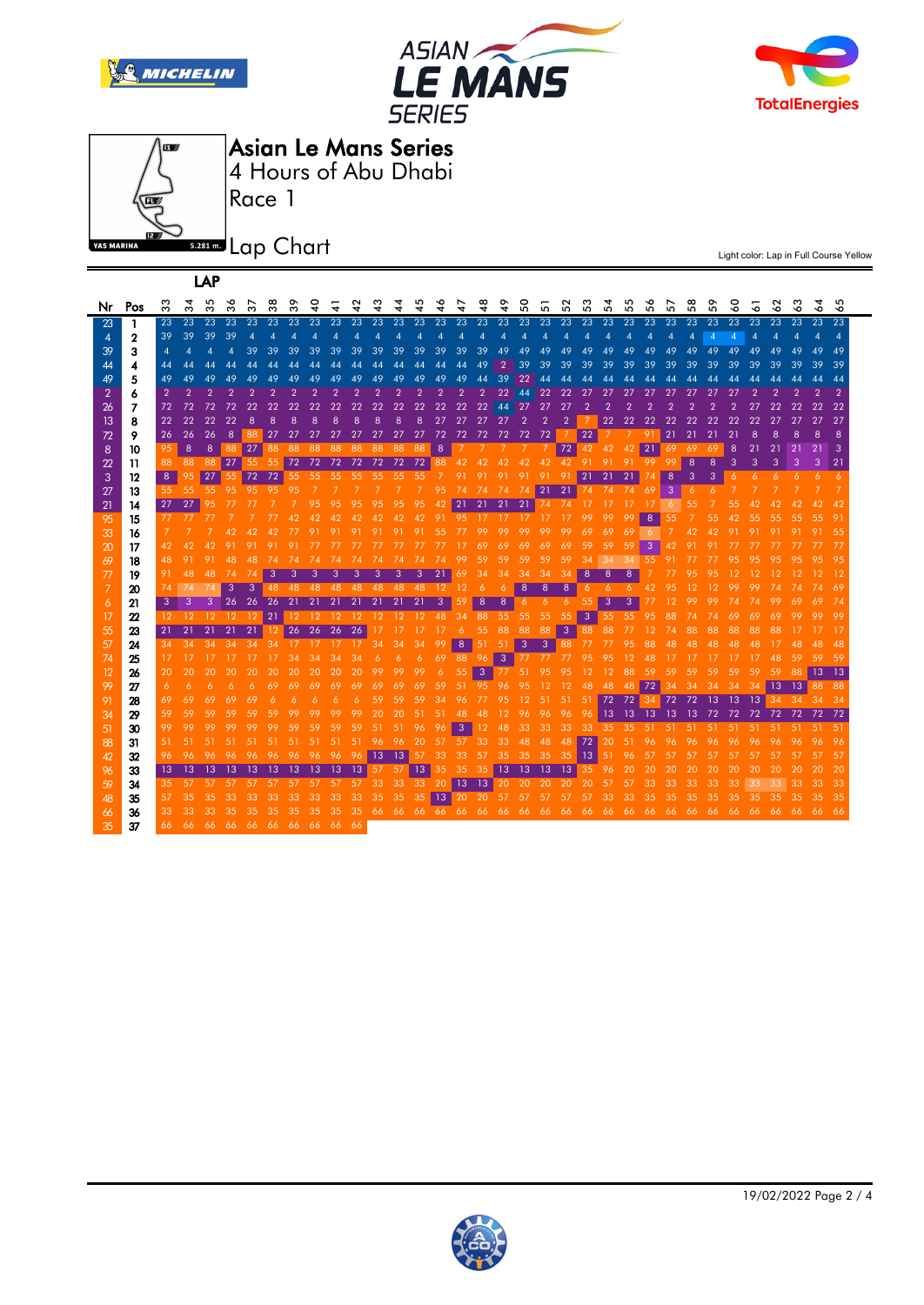







Asian Le Mans Series

Race 1 4 Hours of Abu Dhabi

**S281m.** Lap Chart

| Nr             | Pos                        | ۰ŏ              | ∼<br>∘         | ∘               | ∘                        | 0<br>↖          |                 | $\sim$ | ო<br>↖        | 4<br>↖                                       | 5<br>$\overline{\phantom{0}}$ | ∾<br>↖                   | ↖<br>$\overline{ }$    | $\infty$<br>↖   | $\sigma$<br>$\overline{ }$ | $\circ$<br>$\infty$ | $\infty$                 | $\sim$<br>$\infty$     | ო<br>$\infty$          | 4<br>$\infty$            | 5<br>$\infty$            | ç<br>$\infty$            | ↖<br>$\infty$            | $\infty$<br>$\infty$                | ᢆ<br>$\infty$            | 0<br>ᢆ                   | $\sigma$        | $\sim$<br>ᢆ              | ო<br>ᡐ                   | 4<br>$\sigma$   | 5<br>ᡐ                 | ∾<br>ᡐ                 | ∼<br>ᡐ                 | $\alpha$<br>ົ            |
|----------------|----------------------------|-----------------|----------------|-----------------|--------------------------|-----------------|-----------------|--------|---------------|----------------------------------------------|-------------------------------|--------------------------|------------------------|-----------------|----------------------------|---------------------|--------------------------|------------------------|------------------------|--------------------------|--------------------------|--------------------------|--------------------------|-------------------------------------|--------------------------|--------------------------|-----------------|--------------------------|--------------------------|-----------------|------------------------|------------------------|------------------------|--------------------------|
| 23             | 1                          | 23              | 23             | 23              | 23                       | 23              | 23              | 23     | 23            | 23                                           | 23                            | 23                       | 23                     | 23              | 23                         | 23                  |                          |                        |                        |                          |                          |                          |                          |                                     |                          |                          |                 |                          |                          | 23              | 23                     | 23 <sup>2</sup>        | 23                     | 23                       |
| 4              | $\mathbf 2$                | $\overline{4}$  | $\overline{4}$ | $\overline{4}$  | $\boldsymbol{\varDelta}$ | 4               | 4               | 4      | 4             | 4                                            | $\boldsymbol{\Lambda}$        | $\boldsymbol{\varDelta}$ | $\boldsymbol{\Lambda}$ | $\overline{4}$  | $\overline{4}$             | $\overline{4}$      | $\boldsymbol{\varDelta}$ | $\boldsymbol{\Lambda}$ | $\boldsymbol{\Lambda}$ | $\boldsymbol{\varDelta}$ | $\boldsymbol{\varDelta}$ | $\boldsymbol{\varDelta}$ | $\boldsymbol{\varDelta}$ | $\boldsymbol{\varDelta}$            | $\boldsymbol{\varDelta}$ | $\boldsymbol{\varDelta}$ | 4               | $\boldsymbol{\varDelta}$ | $\boldsymbol{\varDelta}$ | $\overline{4}$  | $\boldsymbol{\Lambda}$ | $\boldsymbol{\Lambda}$ | $\boldsymbol{\Lambda}$ | $\boldsymbol{\varDelta}$ |
| 39             | 3                          | 49              | 49             | 44              | 44                       | 44              | 44              | 44     | 49            | 49                                           | 49                            | 49                       | 49                     | 49              | 49                         | 49                  | 49                       | 49                     | 49                     | 49                       | 49                       | 49                       | 49                       | 49                                  | 49                       | 49                       | 39              | 49                       | 49                       | 49              | 49                     | 49                     | 49                     | $\Delta$                 |
| 44             | 4                          | 39              | 39             | 39              | 49                       | 49              | 49              | 49     |               | 44                                           | 44                            | 44                       | 44                     | 44              | 39                         | 39                  | 39                       | 39                     | 39                     | 39                       | 39                       | 39                       | 39                       | 39                                  | 39                       | 39                       | 49              | 39                       | 39                       | 39              | 39                     | 39                     | 39                     | 39                       |
| 49             | 5                          | 44              |                | 49              | 39                       | 39              | 39              | 39     | 39            | 39                                           | 39                            | 39                       | 39                     | 39              | 44                         | 44                  | 44                       | 44                     | 44                     | 44                       | 44                       | 44                       | 44                       | 44                                  | 44                       | 44                       | 44              | 44                       | 44                       | 44              | 44                     | 44                     | 44                     | -44                      |
| $\overline{2}$ | 6                          | $\overline{2}$  | $\mathcal{P}$  | $\mathcal{P}$   |                          |                 |                 |        | $\mathcal{P}$ | $\overline{2}$                               | $\overline{2}$                | $\overline{2}$           | $\overline{2}$         | $\overline{2}$  | $\overline{2}$             | $\overline{2}$      | $\overline{2}$           | $\overline{2}$         | $\overline{2}$         | $\overline{2}$           | $\overline{2}$           | $\mathcal{P}$            | $\mathcal{P}$            | $\mathcal{P}$                       | 2                        | $\mathcal{P}$            | $\mathcal{P}$   | $\mathcal{P}$            | $\mathcal{P}$            | $\mathcal{P}$   | $\mathcal{P}$          | $\mathcal{P}$          | $\mathcal{P}$          | -2                       |
| 26             | 7                          | 22              | 22             | 22              | 22                       | 22              | 22              | 22     | 22            | 22                                           | 22                            | 22                       | 22                     | 22              | 22                         | 22                  | 22                       | 22                     | 22                     | 22                       | 22                       | 22                       | 22                       | 22                                  | 22                       | 22                       | 22              | 22                       | 22                       | $-22$           | $_{22}$                | - 22                   | 22 22                  |                          |
| 13             | 8                          | 27              | 27             | 27              | 27                       | 27              | 27              | 27     | 27            | 27                                           | 27                            | 27                       | 27                     | 27              | 3                          | 8                   | 8                        | 8                      | 8                      | 27                       | 27                       | 27                       | 27                       | 27                                  | 27                       | 27                       | 27              | 27                       | 27                       | 27              | 27                     | -27                    | -27                    | - 27                     |
| 72             | 9                          | 8               | 8              | 8               | 8                        | 8               | 8               | 8      | 8             | 8                                            | 8                             | 8                        | 8                      | 3               | 8                          | 27                  | 27                       | 27                     | 27                     | 8                        | 8                        | 8                        | 8                        | 8                                   | 8                        | 8                        | 8               | 8                        | 8                        | 8               | 8                      | 8                      | 8                      | 8                        |
| 8              | 10                         | 3               | 3              | 3               | 3                        | 3               | 3               | 3      | 3             | 3                                            | 3                             | 3                        | 3                      | 8               | 27                         | -7                  | <b>7</b>                 | -7 -                   |                        |                          |                          | 7 7 91 91 91 91          |                          |                                     | $\overline{3}$           | 3                        | 3               | 3                        | 3                        | 3               | 3                      | 3                      | 3                      | 3                        |
| 22             | 11                         | 21              | 21             | 21              |                          | -7.             | 7               | -7.    | <b>7</b>      | -7.                                          | -7.                           | $-7$                     | 77                     |                 | - 7 -                      | 42                  | 42                       | 42                     | 42                     | 42                       | 3                        | €                        | $\bullet$                | 3 17 91 91 91 91                    |                          |                          |                 |                          |                          | $-21$           | -21                    | $-21$                  | $21$ 21                |                          |
| 3              | 12                         | 7               |                |                 | 6                        | 42              |                 |        |               |                                              | 42                            | 42                       | 42                     | 42              | 42                         | 91                  | 91                       | 91                     | 91                     |                          |                          |                          |                          | 91 17 17 17 17 91                   |                          | 21                       | $-21$           |                          | 21 21 91                 |                 | -91                    |                        | 91 91 91               |                          |
| 27             | 13                         | 6               | 6.             | 6               |                          |                 | 6               | 91     | 91            | 91                                           | 91                            | 91                       | 91                     | 91              | 91                         | 77                  | 12                       | 69                     |                        | 69 69 21                 |                          | $-21$                    | -21                      | $-21$                               | $-21$                    | - 7                      | 7               | -7.                      | -7.                      | $7\overline{ }$ |                        |                        | -7                     | -7                       |
| 21             | 14                         | 42              | 42             | 42              |                          |                 | -91             | 55     | 77            | 77                                           | 77                            | 77                       | 77                     | 77              | 77                         | 12 <sup>7</sup>     | 69                       | $\mathbf{3}$           |                        | $3 \quad 3$              | - 7                      | 7                        |                          | 7 7 7 17                            |                          |                          | 17              | 17                       | 17                       | 17              | 13                     | -13                    | $-13$ 13               |                          |
| 95             | 15                         | 91              | 91             | 91              | 55 <sub>1</sub>          | 55 <sub>1</sub> | 55              |        | 55.           | 55                                           | 12                            | 12                       | 12 <sup>°</sup>        | 12              | 12 <sup>°</sup>            | 69                  | 3 <sup>1</sup>           |                        |                        | $17$ $17$ $17$ 6         |                          | 6                        | 6 <sup>1</sup>           | 6                                   | 6                        | 6                        | 6               | 6                        | 13                       | - 13            | 17                     | -17                    | -17                    | -17                      |
| 33             | 16                         | 55              | 55             |                 | 55 77 77                 |                 | -77             | 12     | 12            | 12 <sup>7</sup>                              |                               | $55$ 55                  | -55                    | 55 <sub>1</sub> | 69                         |                     | $3^{99}99$               |                        | 99                     | -99                      | 42                       | 42                       |                          | 42 42                               | -42                      |                          | 42 42 13        |                          | - 6 -                    | 6               | 42                     |                        |                        | - 42                     |
| 20             | 17                         | 77              | -77            |                 | 77 95 12 12              |                 |                 | 6      | -69           | -69                                          | 69                            | -69                      | -69                    | 69              |                            | 55 99               | 17                       | -59                    | -59                    | 21 77 77                 |                          |                          | - 77                     | 13 <sup>°</sup>                     |                          |                          | 13 13 13        | 42                       | 42                       | 42              | 6                      | -77                    | 77                     | 77                       |
| 69             | 18                         | 95              | 95             |                 |                          |                 |                 |        |               | 95 12 95 69 69 74 74 74                      |                               | -99.                     | -99.                   | 99              | -99.                       | 17                  | .59                      |                        |                        |                          |                          |                          |                          | 34 21 6 13 13 13 77 77              |                          |                          | 77 77 77        |                          | -77                      | 77              | 77                     | 95                     | 95                     | 95                       |
| 77             | 19                         | 12 <sup>°</sup> |                |                 | 12,69,69                 |                 | 74 74 13        |        |               | - 13                                         | 99                            | 17                       | 17 <sup>2</sup>        | -17             | -17                        | 59                  |                          |                        |                        |                          |                          |                          |                          | 34 21 6 77 95 12 12 12 12           |                          | $\overline{12}$          | $\overline{12}$ | -12                      | -12                      | -12             | 12                     | 69                     | 69                     | 69                       |
| 7              | 20                         | 69              |                |                 | 69 74 74                 |                 | -99             |        |               | 99 99 17                                     |                               | -74 -                    | 59                     | -59 -           |                            |                     | 59 34 21 6 77 95         |                        |                        |                          | $ 12\rangle$             | 95                       | 95                       | 95                                  | 95                       | 95                       | 95              | 95                       | 95                       | 95              | 95                     | 55                     | 55                     | 55                       |
| 6              | 21                         | 74              | 74             | 74              | - 99                     |                 |                 |        | 17 17         | -17                                          |                               | 59 59                    | -34                    | 34              |                            |                     | 34 21 6 95 95 13         |                        |                        |                          | 55                       | -55                      | -55                      | 55                                  | 69                       | -69                      | -69             | 69                       | 69                       | 69              | 69                     |                        |                        | 6                        |
| 17             | $\boldsymbol{\mathsf{22}}$ | 99              | 99             |                 |                          | 17 <sub>1</sub> | l 13.           | - 13   | 59            | 59                                           | 34                            | 34                       | 6                      | 6               | 6                          | -6 -                | 95                       | - 77                   |                        | $12 \t12 \t69$           |                          | -69                      | -69                      | 69                                  | 55                       | 55                       | -55             | 55                       | 55                       | 55              | 55                     |                        | 74                     | 74                       |
| 55             | 23                         | 17              |                |                 |                          | 48 13           | 48              |        | 48 34         | 34                                           | 6                             | 6                        | 21                     | 21              | 21                         | 95                  | 77                       | 12 <sup>°</sup>        | 13                     | 55                       | 74                       | 74                       | 74                       | 74                                  | 74                       | 74                       | 74              | 74                       | 74                       | 74              | 74                     | 74                     | 34                     | 34                       |
| 57             | 24                         | 48              | 48             | 48              | 13                       |                 | 48 59           | 59     | 88            | 88                                           | 21                            | $-21$                    | 95                     | 95              | 95                         | 13 <sup>°</sup>     |                          |                        |                        | 5574                     | 99                       | 99                       | 99                       | 99                                  | 99                       | 99                       | 99              | 99                       | 99                       | 99              | 34                     | 34                     |                        | 12                       |
| 74             | 25                         | 59              | 13             | 13 <sup>°</sup> |                          | 59 59           | 34 <sup>2</sup> | 34     | 6             | 6                                            | -95                           | 95                       | 13                     | $\overline{13}$ | - 13                       |                     | 55 55 55 74              |                        |                        | 34                       | 34                       | 34                       | 34                       | 34                                  | 34                       | 34                       | 34              | 34                       | 34                       | 34              | 59                     | 59                     | 59                     | 59                       |
| 12             | 26                         | 13              | 59             |                 | 59 34 34 88 88           |                 |                 |        | 95            | $\vert$ 21                                   |                               | -13                      |                        |                 | 51 51 96 74 74             |                     |                          | 74                     | 96                     | 59                       | 59                       | -59                      | 59                       | 59                                  | 59                       | 59                       | 59              | 59                       | 59                       | 59              | 88                     | 88                     | 88                     | -88                      |
| 99             | 27                         | 34              | 34             | 34              |                          | 88 88 72        |                 | - 72   | $-21$         | 95                                           | 72                            | 51                       | 96                     |                 | 96 74                      | 96                  | 96                       |                        |                        | 96 34 96 88              |                          | 88                       | 88                       | 88                                  | 88                       | 88                       | 88              | 88                       | 88                       | 88              | 57                     | 57                     | 57                     | 57                       |
| 91             | 28                         | 88              | 88             |                 | 72                       | - 72            | 95              | - 95   | 72            | - 72                                         | 51                            | 72                       | 74                     | 74              | 51                         |                     | $51 \quad 51$            | 51                     | -51                    | 88                       | $-57$                    | 57                       | 57                       | -57                                 | 57                       | 57                       | 57              | 57                       | 57                       | 57              | 20                     | 20                     | 20                     | 20                       |
| 34             | 29                         | 72              |                |                 | 72 72 21 21              |                 | 21 21           |        |               | 51 51 96 96 72 33 33 88 88 88 88             |                               |                          |                        |                 |                            |                     |                          |                        |                        | -57                      | -20                      | 20                       | 20                       | 20                                  | 20                       | 20                       | 20              | 20                       | 20                       | 20              | 33                     | 33                     | 33                     | 33                       |
| 51             | 30                         | 51              | -51            |                 |                          |                 |                 |        |               | 51 51 51 51 51 96 96 33 33 33 72 72 72 72 57 |                               |                          |                        |                 |                            |                     |                          |                        | 57                     | 20                       | -33                      | -33                      | -33                      | 33                                  | -33                      | -33                      | -33             | -33                      | 33                       | 33              | -51                    | 51                     | 51                     | -51                      |
| 88             | 31                         | 96              | 96             | 96.             | 96.                      | 96.             | 96.             | 96.    | 33            | 33                                           | -88                           | 88                       |                        |                 |                            |                     | 88 88 88 57 57 20        |                        | 20                     | 33                       | $-51$                    | -51                      | -51                      | -51                                 | -51                      | -51                      | -51             | -51                      | -51                      | 51              | 96                     | 96                     | 96                     | 96                       |
| 42             | 32                         | 57              | 57             | 57              | 57                       | 57              | 57 <sub>2</sub> | 57     | 48            | 48                                           |                               | 48 48 48                 |                        | 57              | 57                         | 20                  | -20                      | 33                     | -33                    | $-51$                    |                          | 96 96 96                 |                          | 96                                  | 96                       |                          |                 |                          | 96 96 96 96 96 72        |                 |                        |                        | 99 99 99               |                          |
| 96             | 33                         | 20              | 20             | <b>20</b>       | <b>20</b>                | <b>20</b>       | <b>20</b>       | 33     |               | 57 57 57                                     |                               | -57                      | 57                     | 48              | 48                         |                     |                          |                        |                        |                          |                          |                          |                          | 33 33 48 48 48 48 48 48 48 48 48    |                          | $\sqrt{72}$ 72           |                 | 72                       | 72                       | 72              | -99                    | 72                     | 72 72                  |                          |
| 59             | 34                         | 33              | 33             | 33              | 33 <sup>°</sup>          | 33              | 33 <sup>°</sup> | 20     | <b>20</b>     | -20 -                                        | -20 -                         | <b>20</b>                | 20                     | 20 <sup>2</sup> |                            |                     |                          |                        |                        |                          |                          |                          |                          | 20 48 48 72 72 72 72 72 72 72 72 72 |                          | 48                       | 48              | 48                       | 48                       | 48              | 48                     | 48                     | 48 48                  |                          |
| 48             | 35                         | 35              | 35             | -35 -           | 35                       |                 |                 |        |               | 35 35 35 35 35 66                            |                               | -66                      | -66                    | 66              | 66                         |                     | 66 66 35 35 35 35 35     |                        |                        |                          |                          |                          | 35                       | 35                                  | 35                       | 35                       | 35              | 35                       | 35                       | 35              | 35 <sub>1</sub>        | 35                     |                        |                          |
| 66             | 36                         | 66              |                |                 |                          |                 |                 |        |               |                                              |                               |                          |                        |                 |                            |                     |                          |                        |                        |                          |                          |                          |                          |                                     |                          |                          |                 |                          |                          |                 |                        | -66                    |                        |                          |
| 35             | 37                         |                 |                |                 |                          |                 |                 |        |               |                                              |                               |                          |                        |                 |                            |                     |                          |                        |                        |                          |                          |                          |                          |                                     |                          |                          |                 |                          |                          |                 |                        |                        |                        |                          |